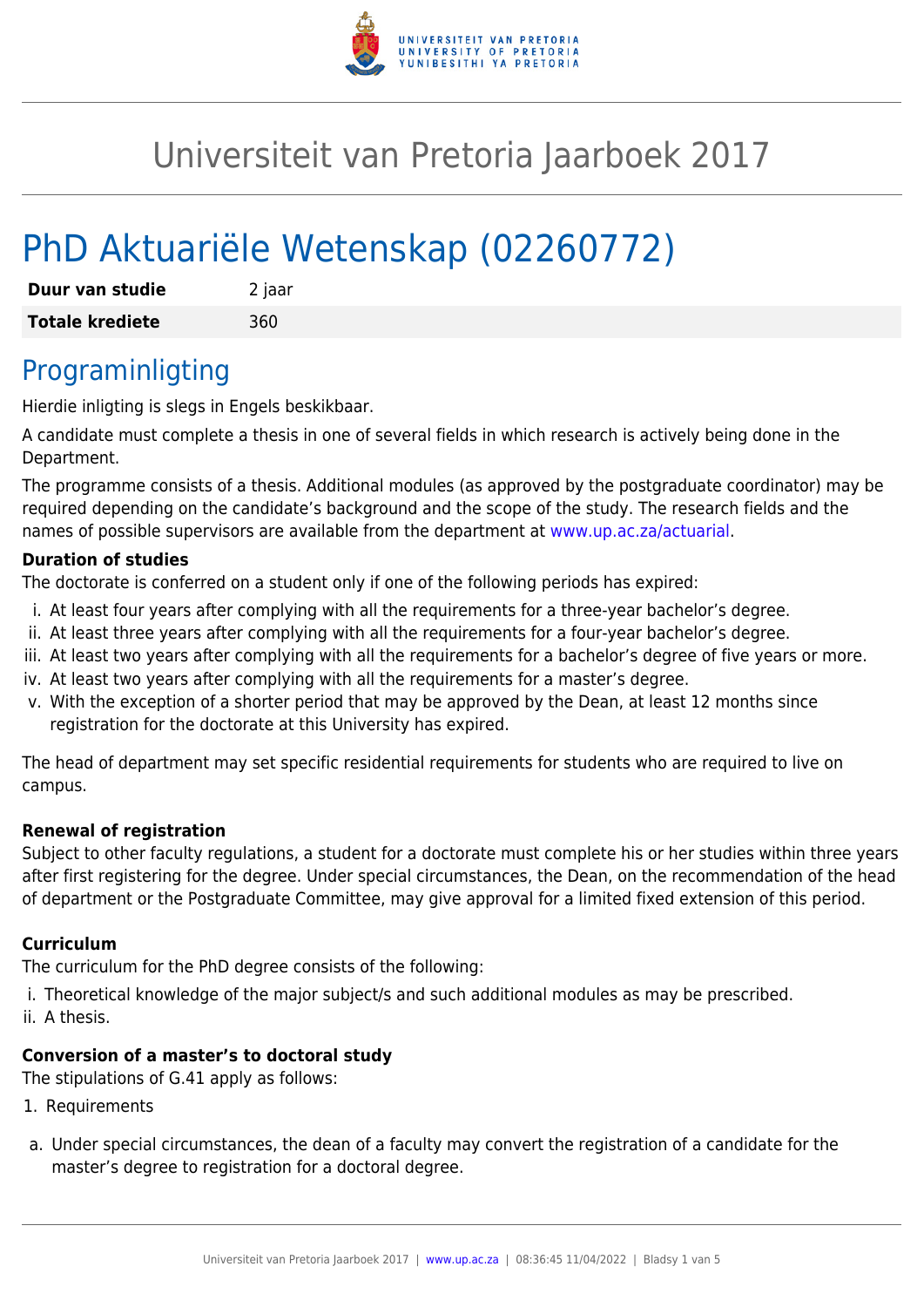

- b. For such conversions, the head of department and the supervisor must be satisfied that the student's completed work is of the standard that would be expected of a doctoral student, that the student is capable of completing a doctoral degree, and that the project is of appropriate standard and scope to constitute a doctoral study.
- c. For such conversions, the head of department and the supervisor must be satisfied that the student has demonstrated that he or she has the potential to fulfil the requirements of a doctoral degree without having completed a master's degree.
- 2. Process
- a. Application for conversion may be submitted at any time during the course of study for the master's degree.
- b. The application for the conversion must include the following documentation:
- i. A detailed progress report by the candidate of the work completed for the master's project. The report must provide proof that the results obtained thus far are of such a standard and scientific significance that they justify conversion to a doctoral project. The report should include details of presentations made at conferences and of material that has been submitted for publication and/or published.
- ii. A detailed proposal for the intended doctoral project, written by the candidate, including the objectives of the project.
- iii. A recommendation by the supervisor with specific comments on the ability of the applicant as a potential doctoral candidate as well as the feasibility of the conversion, especially with regard to the information provided by the candidate in his/her reports (items (i) and (ii)).
- iv. A recommendation by the head of department, if he or she is not the supervisor, in which the ability of the candidate as a potential doctoral candidate is confirmed.
- v. If the dean considers it advisable for the faculty, the candidate may be required to present a seminar to the department in support of the application. In this case, the head of department should include a report on this in his or her recommendation.
- c. The application of the candidate, together with the reports and recommendations, is submitted for consideration to the dean, (who may delegate to the Chairperson of the Faculty Postgraduate Committee) for approval. The decision should be submitted to the Faculty Board for approval.

#### **General**

Candidates are required to familiarise themselves with the General Regulations regarding the maximum duration of study and the requirements to submit an article/s for publication.

## Ander programspesifieke inligting

The minimum duration for this degree is two years. Subject to other faculty regulations, a student for a doctoral degree must complete his or her studies within three years after first registering for the degree. Under special circumstances, the Dean, on the recommendation of the head of department, may give approval for a limited fixed extension of this period. (In accordance with General Regulations G.47 and G.51.)

## Eksamens en slaagvereistes

- i. Consult the General Regulations that apply to the calculation of marks.
- ii. In order to obtain the PhD degree the candidate must: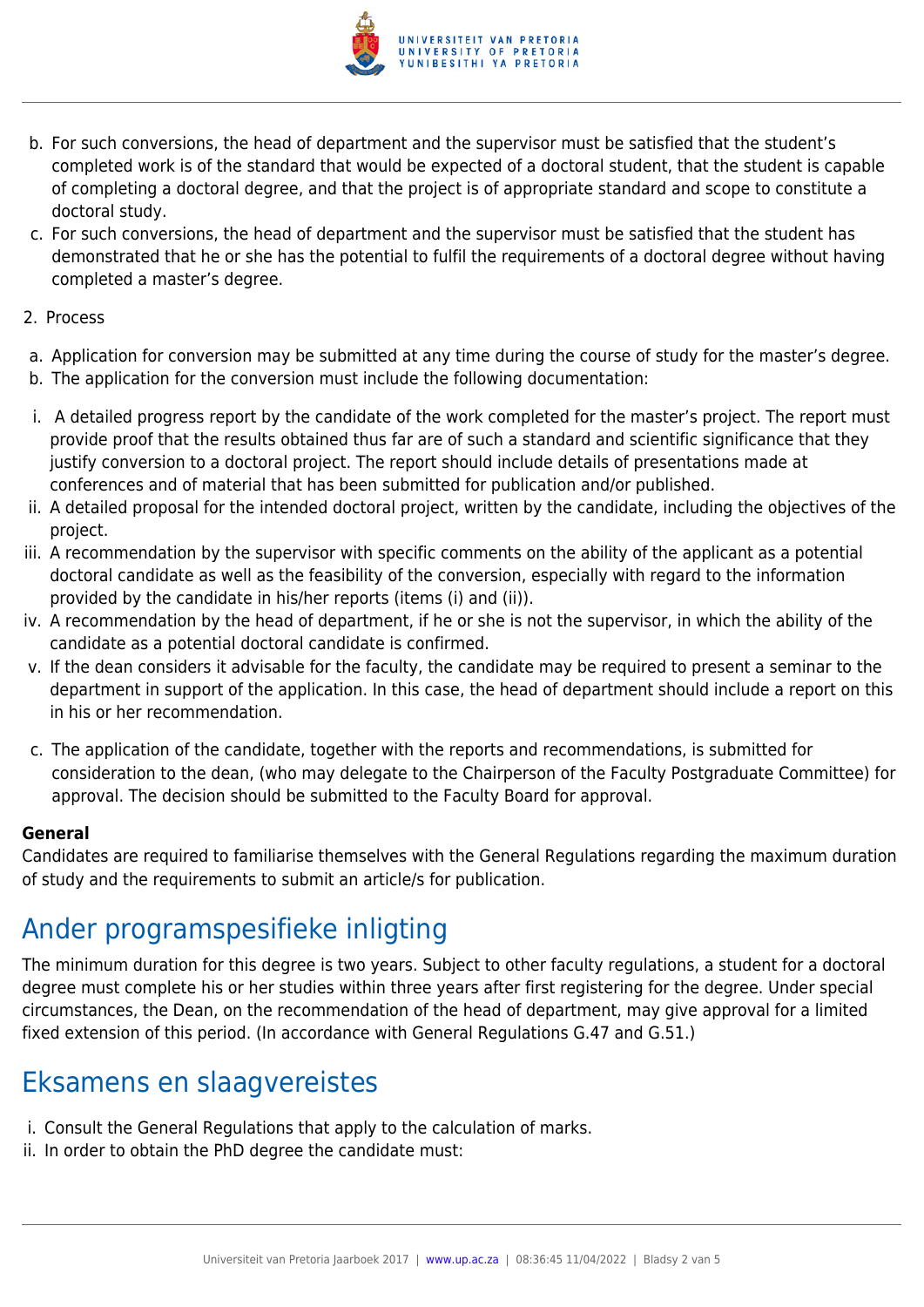

- pass the examinations and the prescribed modules, as determined in the study programme;
- pass the thesis; and
- pass the final examination on the thesis and general subject knowledge.

## Bevordering tot volgende studiejaar

The progress of all doctoral candidates is monitored biannually by the supervisor and the postgraduate coordinator. A candidate's study may be terminated if the progress is unsatisfactory or if the candidate is unable to finish his/her studies during the prescribed period.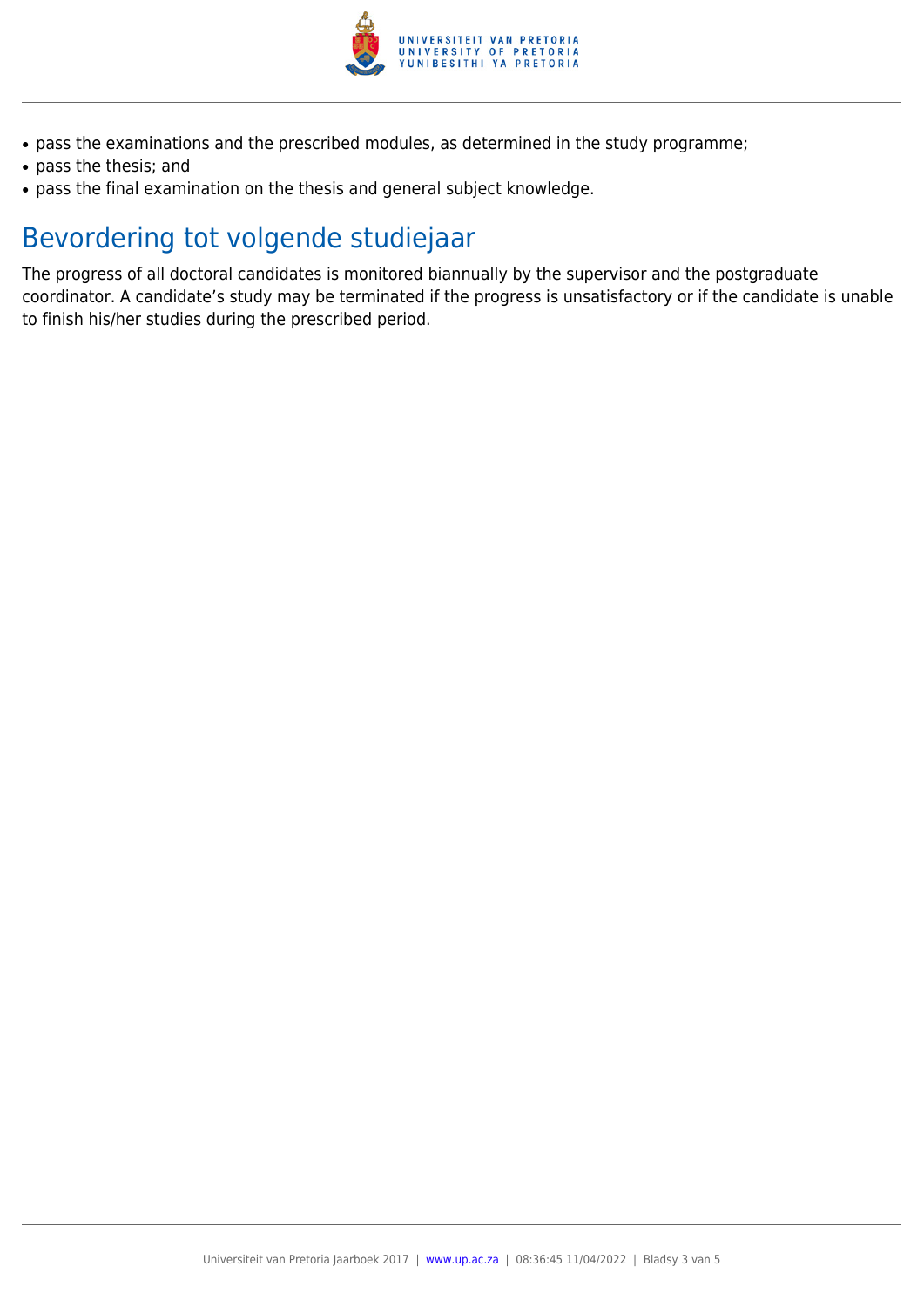

## Kurrikulum: Jaar 1

**Minimum krediete: 360**

### **Kernmodules**

[Proefskrif: Aktuariële wetenskap 990](https://www.up.ac.za/faculty-of-education/yearbooks/2017/modules/view/AKW 990/lg/af) (AKW 990) - Krediete: 360.00